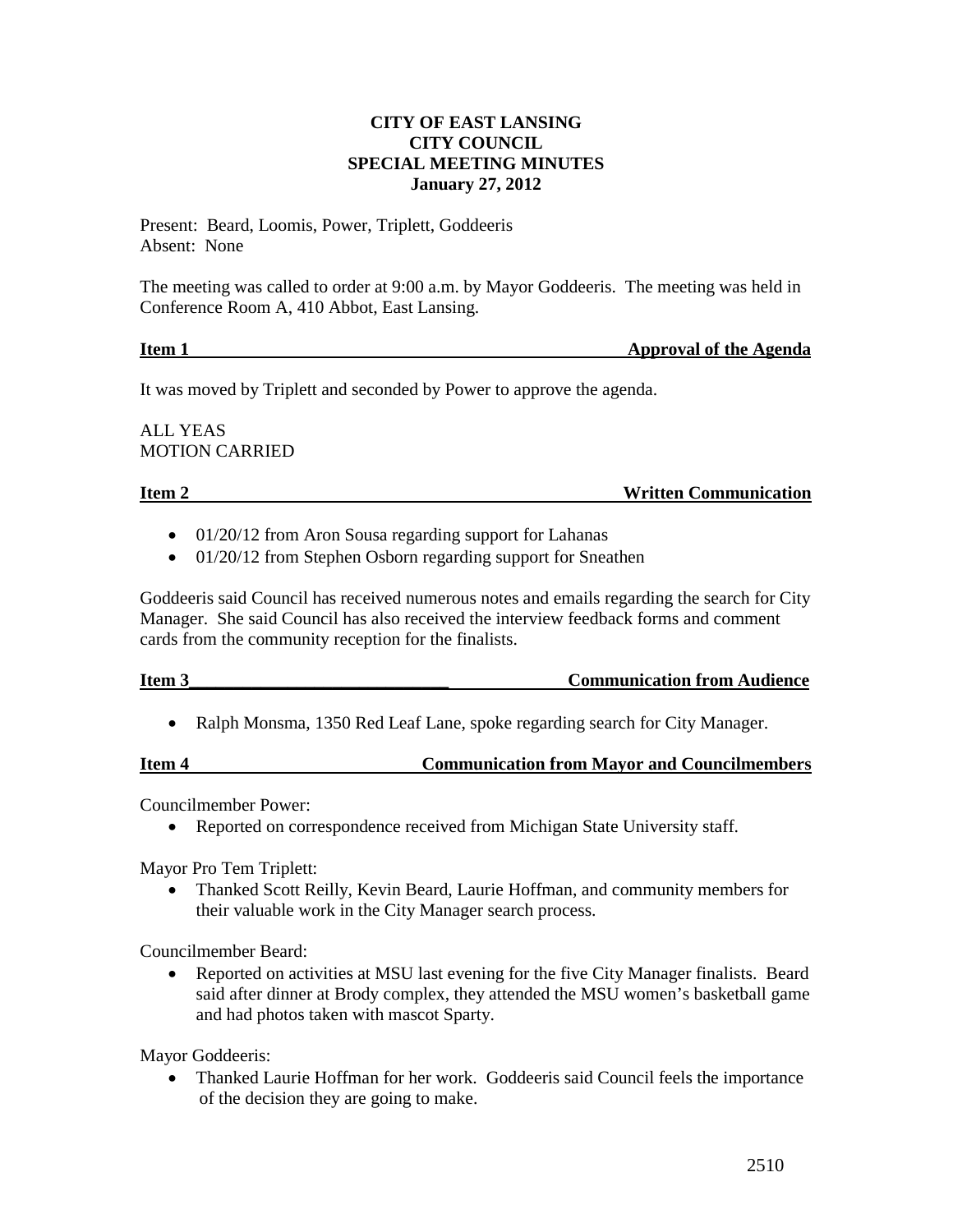Acting Interim City Manager Tim McCaffrey:

• No Report

# **Item 6** City Attorney's Report

City Attorney Dennis McGinty:

• No Report

### **1. Consideration to select a candidate for the City Manager position.**

Council followed the same process from the meeting of January 11, 2012, to identify names for consideration: if any Councilmember indicates a name, that finalist remains on the list for City Manager.

Goddeeris read the names of the five finalists in alphabetical order and the following names were chosen: Darnell Earley, George Lahanas, Brian Murphy, and Todd Sneathen.

Council used the following ten criteria in evaluating the four finalists:

- 1. Labor Relations
- 2. Regional relationships/Intergovernmental cooperation
- 3. Finance/Budget/Accounting
- 4. Economic development
- 5. Employment progression
- 6. Dealing with diversity
- 7. Dealing with/Managing large infrastructure
- 8. Education and training of candidate
- 9. Media and community relations
- 10. Leadership/Communication

After discussion, Council selected the names of George Lahanas and Brian Murphy to remain on the list.

11:08 a.m. – Council break 11:20 a.m. – Council reconvened

Council discussed similarities, skill sets, needs of City, and strengths of finalists.

It was moved by Triplett and seconded by Power to select George Lahanas as the final candidate for the East Lansing City Manager position.

ALL YEAS MOTION CARRIED